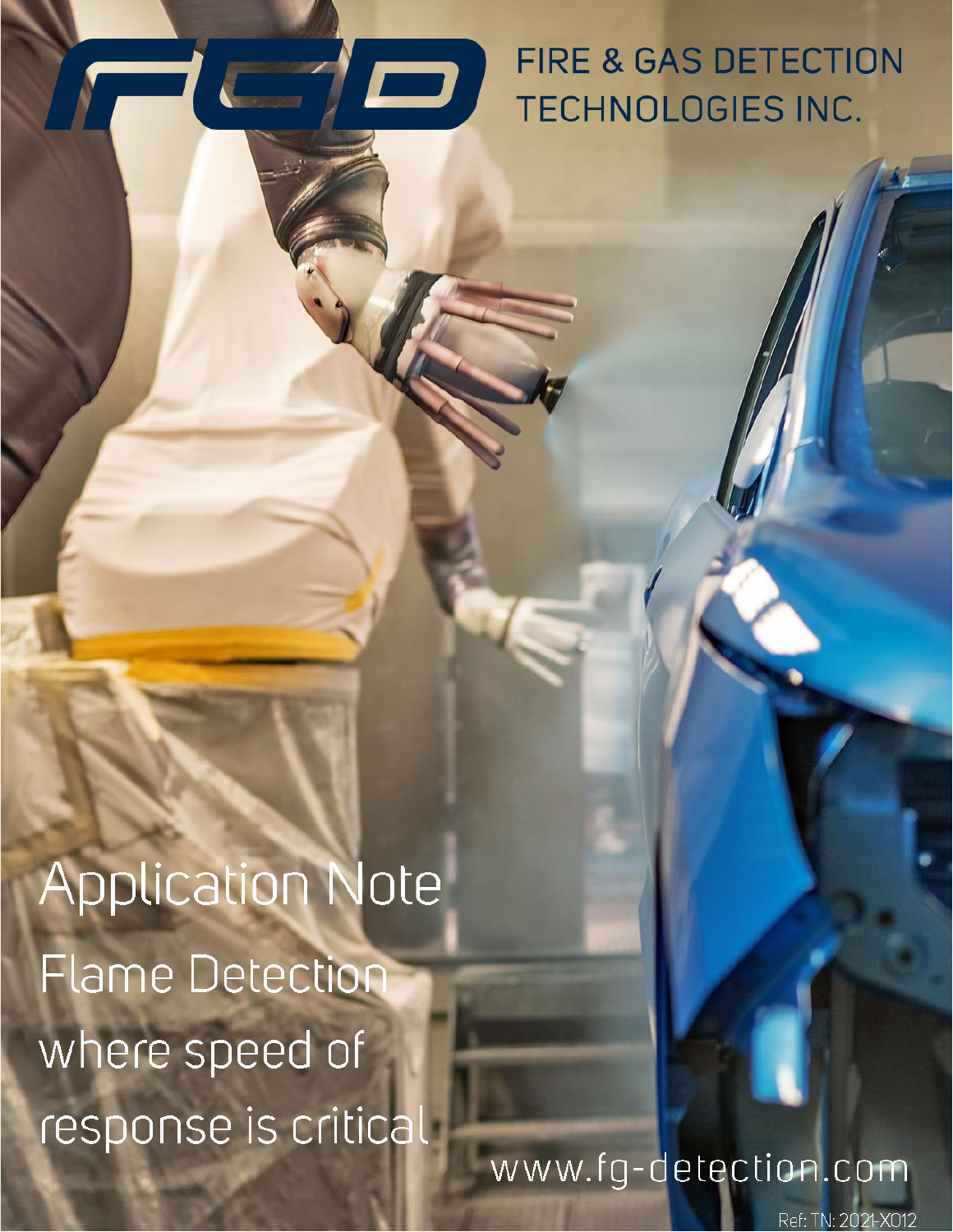

### Introduction

A "Flame Detector" can be use d to provide detection coverage for a wide range of different fire types., solid, liquid and gaseous.

The challenge is that no one flame detector can respond to every fire type and in sufficient time to limit the escalation to a point where significant damage has been caused.

This is why the FlameSpec family is available having an expanded range of FM approved optimisations for specific applications.

This note covers the whole FlameSpec range of detectors for fast evolving fires, this type fire may be caused by a pressurized paint, a solvent cloud contacting an ignition source or a host of other applications.

#### Spray paint applications

NFPA 33, defines a list of requirements for Spray Application Using Flammable or Combustible Materials. The 2018 Edition, section 9.9.1, specifically requires "automated liquid electrostatic spray application equipment, both listed and unlisted, shall be further protected by listed optical flame detection, installed and supervised in accordance with NFPA 72. The optical flame detection shall, in event of ignition, react to the presence of flame within one-half (0.5) second."

All FlameSpec X5 models meet this requirement, with the response data being shared in the following pages. Please note the suffix 5 denotes this performance capability verified by Factory Mutual (FM).

Furthermore, section 15.5.10 defines the protection needs for Automated Powder Application Equipment..

In this section, it is stated that "automated powder application equipment, both listed and unlisted, shall be further protected by listed optical flame detection, installed and supervised in accordance with NFPA 72." "The optical flame detection shall, in the event of ignition, react to the presence of flame within one-half (0.5) second."

#### Other applications needing fast response

Although the requirements for a sub half second speed of response are well documented by NFPA 33, speed of response is also a concern in other applications like: Aerosol filling stations



and printing presses, conveyors and tunnels.





TECHNOLOGIES INC.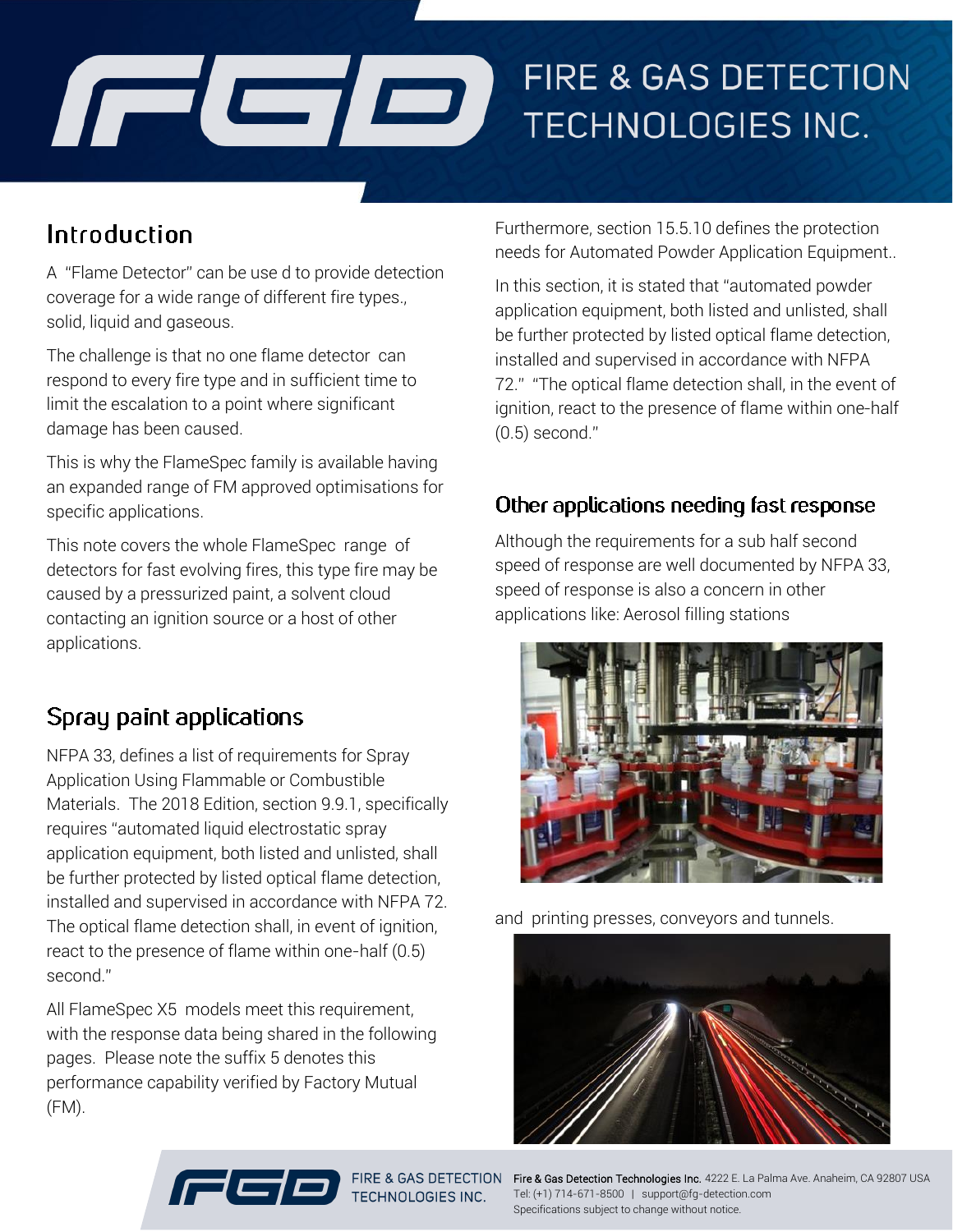## $\sqrt{1-\sqrt{1-\frac{1}{2}}}$ FIRE & GAS DETECTION TECHNOLOGIES INC.

FM test data for the: FLS-IR3-AS15



FM test data for the: FLS-IR3-HD-AS15



| <b>Fuel</b>             | <b>Size</b>                    | <b>Sensitivity</b>   | Range ft (m)       | <b>Response (s)</b> |
|-------------------------|--------------------------------|----------------------|--------------------|---------------------|
| N-Heptane               | $1 \times 1$ ft                | Medium               | 100 (30)           | 0.2                 |
| Methane                 | 32-in Plume                    | Medium               | 82 (25)            | 0.1                 |
| <b>Diesel</b>           | $1 \times 1$ ft                | Medium               | 79 (24)            | 0.3                 |
| Kerosene                | $1 \times 1$ ft                | Medium               | 79 (24)            | 0.3                 |
| <b>LPG</b>              | 32-in Plume                    | Medium               | 100 (30)           | 0.4                 |
| Methanol                | $1 \times 1$ ft                | Medium               | 59 (18)            | 0.3                 |
| Ethanol                 | $1 \times 1$ ft                | Medium               | 59 (18)            | 0.3                 |
| <b>IPA</b>              | $1 \times 1$ ft                | Medium               | 79 (24)            | 0.3                 |
| N-Heptane               | $1 \times 1$ ft                | Low                  | 50 (15)            | 0.2                 |
| <b>LPG</b>              | 32-in Plume                    | Low                  | 50(15)             | 0.4                 |
| Methanol                | $1 \times 1$ ft                | Low                  | 30(9)              | 0.3                 |
| N-Heptane               | $1 \times 1$ ft                | Very Low             | 25(7.5)            | 0.2                 |
| <b>LPG</b>              | 32-in Plume                    | Very Low             | 25(7.5)            | 0.3                 |
| Methanol                | $1 \times 1$ ft                | Very Low             | 15(4.5)            | 0.4                 |
|                         |                                |                      |                    |                     |
|                         |                                |                      |                    |                     |
| <b>Fuel</b>             | <b>Size</b>                    | <b>Sensitivity</b>   | Range ft (m)       | <b>Response (s)</b> |
| N-Heptane               | $1 \times 1$ ft                | Medium               | 100 (30)           | 0.2                 |
| Methane                 | 32-in Plume                    | Medium               | 82 (25)            | 0.1                 |
| <b>Diesel</b>           | $1 \times 1$ ft                | Medium               | 79 (24)            | 0.3                 |
| Kerosene                | $1 \times 1$ ft                | Medium               | 79 (24)            | 0.3                 |
| <b>LPG</b>              | 32-in Plume                    | Medium               | 100 (30)           | 0.4                 |
| Methanol                | $1 \times 1$ ft                | Medium               | 59 (18)            | 0.3                 |
| Ethanol                 | $1 \times 1$ ft                | Medium               | 59 (18)            | 0.3                 |
| <b>IPA</b>              | $1 \times 1$ ft                | Medium               | 79 (24)            | 0.3                 |
| N-Heptane               | $1 \times 1$ ft                | Low<br>Low           | 50(15)             | 0.2                 |
| <b>LPG</b>              | 32-in Plume                    |                      | 50(15)             | 0.4                 |
| Methanol                | $1 \times 1$ ft                | Low                  | 30(9)              | 0.4<br>0.2          |
| N-Heptane<br><b>LPG</b> | $1 \times 1$ ft<br>32-in Plume | Very Low<br>Very Low | 25(7.5)<br>25(7.5) | 0.3                 |



TECHNOLOGIES INC.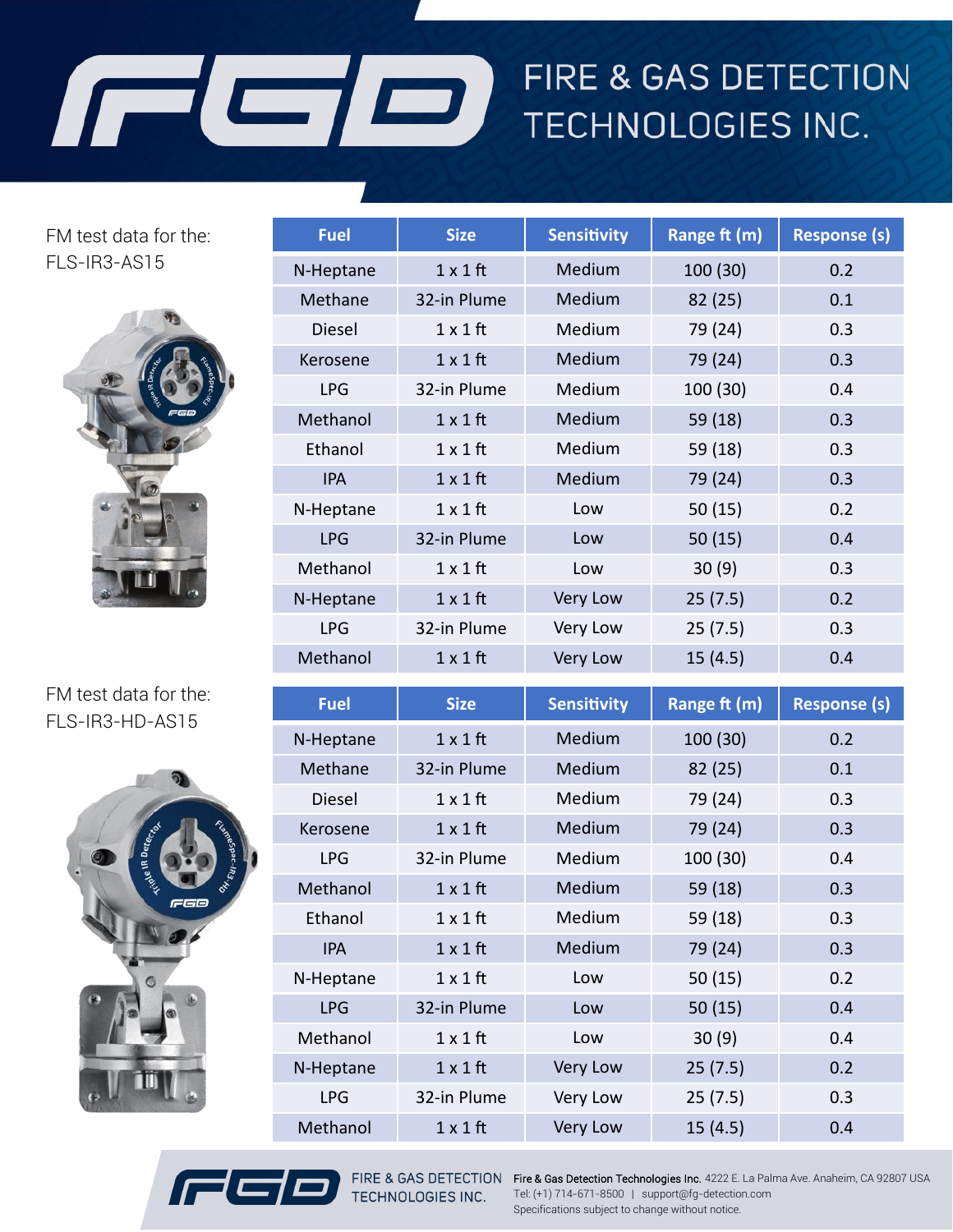## $\sqrt{1-\sqrt{1-\frac{1}{2}}}$ FIRE & GAS DETECTION TECHNOLOGIES INC.

FM test data for the: FLS-UV-IR-AS15



FM test data for the: FLS-UV-IR-HD-AS15



| <b>Fuel</b> | <b>Size</b>     | <b>Sensitivity</b> | <b>Distance</b><br>ft $(m)$ | <b>Response</b><br>(s) |
|-------------|-----------------|--------------------|-----------------------------|------------------------|
| N-Heptane   | $1 \times 1$ ft | Medium             | 33 (10)                     | 0.2                    |
| Methane     | 32-in Plume     | Medium             | 30(9)                       | 0.3                    |
| JP5         | $1 \times 1$ ft | Medium             | 26(8)                       | 0.5                    |
| Hydrogen    | 32-in Plume     | Medium             | 33(10)                      | 0.1                    |
| <b>IPA</b>  | $1 \times 1$ ft | Medium             | 30(9)                       | 0.1                    |
| Syngas      | 32-in Plume     | Medium             | 33 (10)                     | 0.2                    |
| <b>LPG</b>  | 32-in Plume     | Medium             | 33(10)                      | 0.2                    |
| <b>LPG</b>  | 32-in Plume     | Low                | 13(4)                       | 0.2                    |
|             |                 |                    |                             |                        |
| <b>Fuel</b> | <b>Size</b>     | <b>Sensitivity</b> | <b>Distance</b><br>ft $(m)$ | <b>Response</b><br>(s) |
| N-Heptane   | $1 \times 1$ ft | Medium             | 33 (10)                     | 0.1                    |
| Methane     | 32-in Plume     | Medium             | 30(9)                       | 0.3                    |
| JP5         | $1 \times 1$ ft | Medium             | 26(8)                       | 0.2                    |
| Hydrogen    | 32-in Plume     | Medium             | 33 (10)                     | 0.2                    |
| <b>IPA</b>  | $1 \times 1$ ft | Medium             | 30(9)                       | 0.2                    |
| Syngas      | 32-in Plume     | Medium             | 33 (10)                     | 0.2                    |
| <b>LPG</b>  | 32-in Plume     | Medium             | 33 (10)                     | 0.2                    |

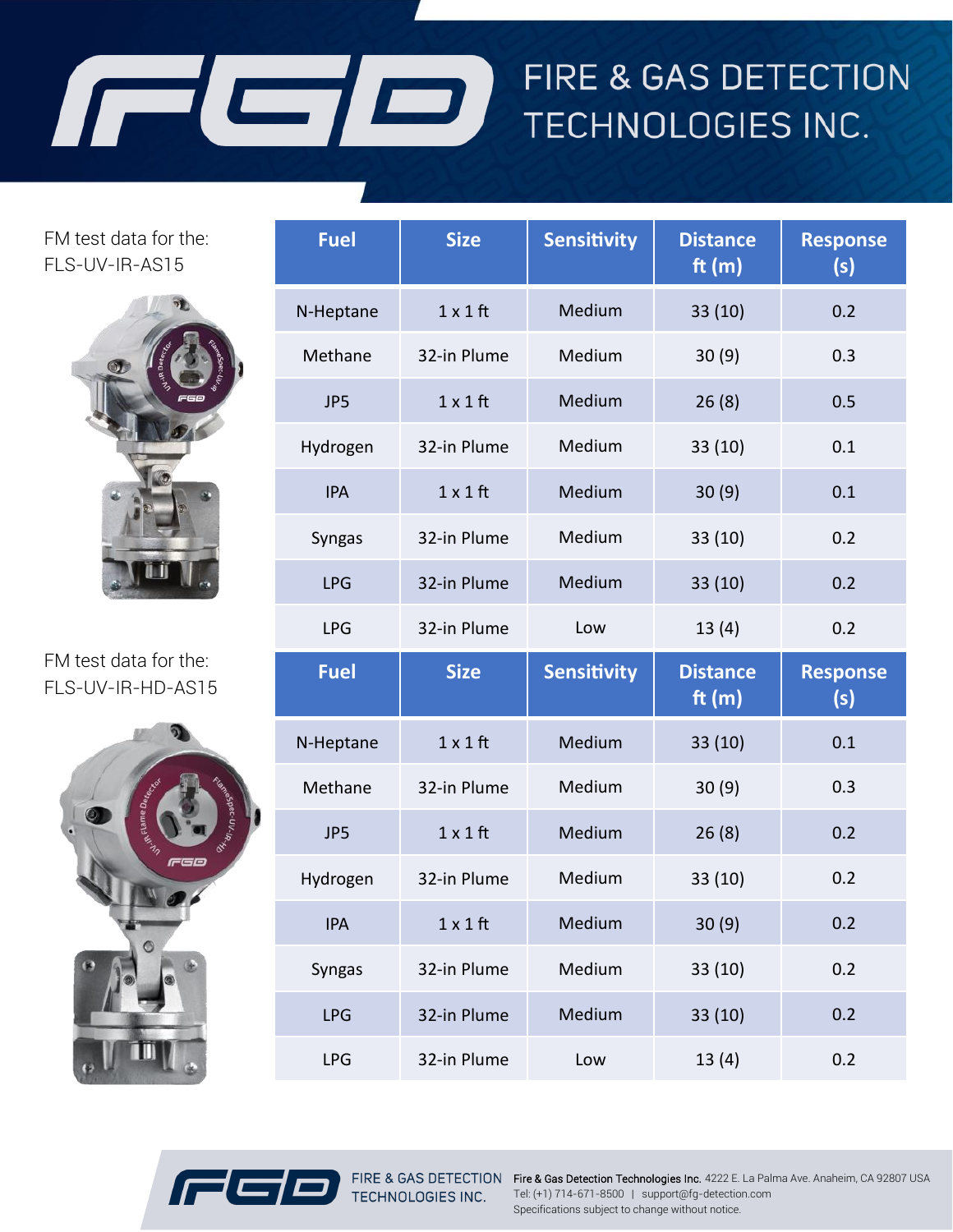## $\sqrt{2}$ FIRE & GAS DETECTION TECHNOLOGIES INC.

FM test data for the: FLS-UV-IR-F-AS15



#### FM test data for the: FLS-UV-IR-F-HD-AS15



| <b>Fuel</b>   | <b>Size</b>     | <b>Sensitivity</b> | <b>Distance</b><br>ft $(m)$ | <b>Response</b><br>(s) |
|---------------|-----------------|--------------------|-----------------------------|------------------------|
| N-Heptane     | $1 \times 1$ ft | Medium             | 33(10)                      | 0.2                    |
| Methane       | 32-in Plume     | Medium             | 30(9)                       | 0.2                    |
| JP5           | $1 \times 1$ ft | Medium             | 26(8)                       | 0.3                    |
| <b>IPA</b>    | $1 \times 1$ ft | Medium             | 30(9)                       | 0.1                    |
| <b>Syngas</b> | 32-in Plume     | Medium             | 30(9)                       | 0.1                    |
| <b>LPG</b>    | 32-in Plume     | Medium             | 33(10)                      | 0.2                    |
| <b>LPG</b>    | 32-in Plume     | Low                | 13(4)                       | 0.1                    |

| <b>Fuel</b>   | <b>Size</b>     | <b>Sensitivity</b> | <b>Distance</b><br>ft $(m)$ | <b>Response</b><br>(s) |
|---------------|-----------------|--------------------|-----------------------------|------------------------|
| N-Heptane     | $1 \times 1$ ft | Medium             | 33(10)                      | 0.4                    |
| Methane       | 32-in Plume     | Medium             | 30(9)                       | 0.2                    |
| <b>IPA</b>    | $1 \times 1$ ft | Medium             | 30(9)                       | 0.2                    |
| <b>Syngas</b> | 32-in Plume     | Medium             | 30(9)                       | 0.2                    |
| <b>LPG</b>    | 32-in Plume     | Medium             | 33(10)                      | 0.2                    |
| <b>LPG</b>    | 32-in Plume     | Low                | 13(4)                       | 0.3                    |



TECHNOLOGIES INC.